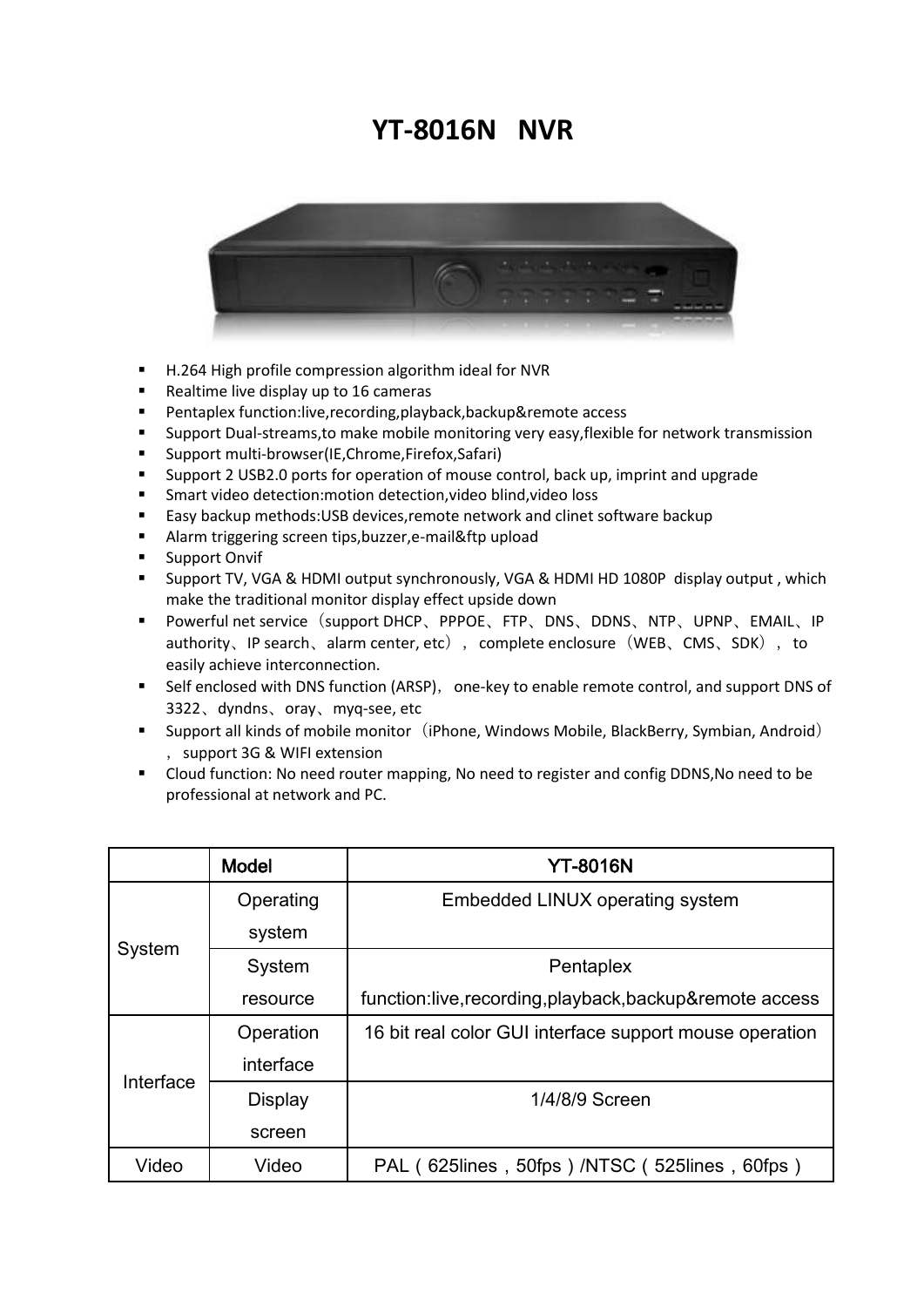|           | standard             |                                                                |
|-----------|----------------------|----------------------------------------------------------------|
|           | Image encode         | H.264(High Profile);                                           |
|           | <b>Monitor</b>       | Monitor: D1; VGA: High definition; HDMI: High                  |
|           | quality              | definition(Max 1920*1080)                                      |
|           | Playback             | 1080P/720P/960H/D1/HD1/CIF/QCIF                                |
|           | quality              |                                                                |
|           |                      |                                                                |
|           | Video                | 16*1080P/16*720P/24D1                                          |
|           | input/IP)            |                                                                |
|           | Motion               | Each channel can set 192 (16*12) detection area; can           |
|           | detection            | set multi-level of flexibility (for local analog channel only) |
|           | Audio                | G711A                                                          |
| Audio     | compression          |                                                                |
|           | <b>Bidirectional</b> | support                                                        |
|           | talk                 |                                                                |
| Record    | Record mode          | manual>alarm>motion detection>timing                           |
| and       | Video search         | time, date, event, channel search                              |
| playback  |                      |                                                                |
|           |                      |                                                                |
|           | Space                | Video: CIF 4~5G/day*channel, D1                                |
|           | occupation           | 16~20G/day*channel; 960H 24G/day*channel, 720P                 |
| Storage   |                      | 40G/day*channel, 1080P 80G/day*channel                         |
| and back  |                      | audio: 691.2M/day*channel                                      |
| up        | Video storage        | Local HDD, Network                                             |
|           | Back up mode         | Network backup, USB portable HDD, USB imprint,                 |
|           |                      | support build-in DVD-RW (optional) inside for imprint          |
|           | Video                | N/A                                                            |
| Interface | input(BNC)           |                                                                |
|           | Video output         | 2ch BNC(1chSpot), 1ch VGA, 1ch HDMI                            |
|           | Audio input          | 1ch RCA                                                        |
|           | Audio output         | 1ch RCA                                                        |
|           | Alarm input          | 16ch                                                           |